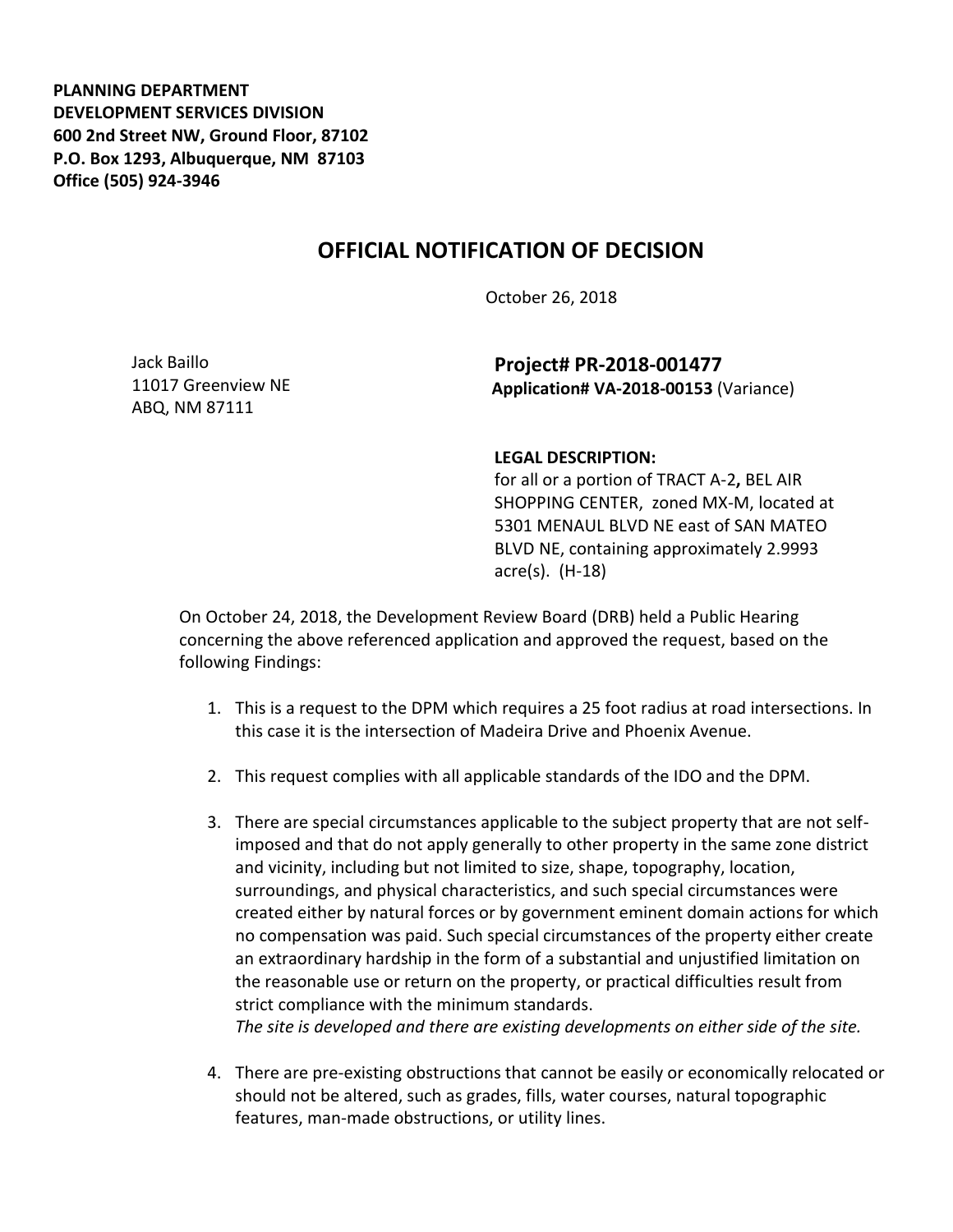Official Notice of Decision Project # PR-2018-0011477 VA-2018-00153 October 26, 2018 Page 2 of 3

> *The site is developed and is in an existing developed area. It is not possible to acquire additional Right-of-way because the roadway is already built out.*

- 5. Varying from the normal requirements and standards will encourage flexibility, economy, effective use of open space, or ingenuity in design of a subdivision, in accordance with accepted principles of site planning.
- 6. The Variance will not be materially contrary to the public safety, health, or welfare.
- 7. The Variance does not cause significant material adverse impacts on surrounding properties. *The impact will be primarily to the applicant's property.*

8. The Variance will not hinder future planning, public right-of- way acquisition, or the financing or building of public infrastructure improvements.

- 9. The Variance will not conflict significantly with the goals and provisions of any city, county, or AMAFCA adopted plan or policy, this IDO, or any other City code or ordinance.
- 10. The Variance approved is the minimum necessary to avoid extraordinary hardship or practical difficulties. *Because the buildings are existing, the variance is the minimum that will be sufficient.*
- 11. The applicant notified the Quigley Park Neighborhood Association and offered to meet. The applicant did not receive a response from the Neighborhood Association ; the applicant sent the second required e-mail notifying the Neighborhoods that the application would be submitted.

APPEAL: If you wish to appeal this decision, you must do so within 15 days of the DRB's decision or by **NOVEMBER 8, 2018.** The date of the DRB's decision is not included in the 15-day period for filing an appeal, and if the  $15<sup>th</sup>$  day falls on a Saturday, Sunday or Holiday, the next working day is considered as the deadline for filing the appeal.

For more information regarding the appeal process, please refer to Section 14-16-6-4(U) of the Integrated Development Ordinance (IDO). A Non-Refundable filing fee will be calculated at the Land Development Coordination Counter and is required at the time the appeal is filed.

You will receive notification if any person files an appeal. If there is no appeal, you can receive Building Permits at any time after the appeal deadline quoted above, provided all conditions imposed at the time of approval have been met. Applicants submitting for building permit prior to the completion of the appeal period do so at their own risk. Successful applicants are reminded that there may be other City regulations